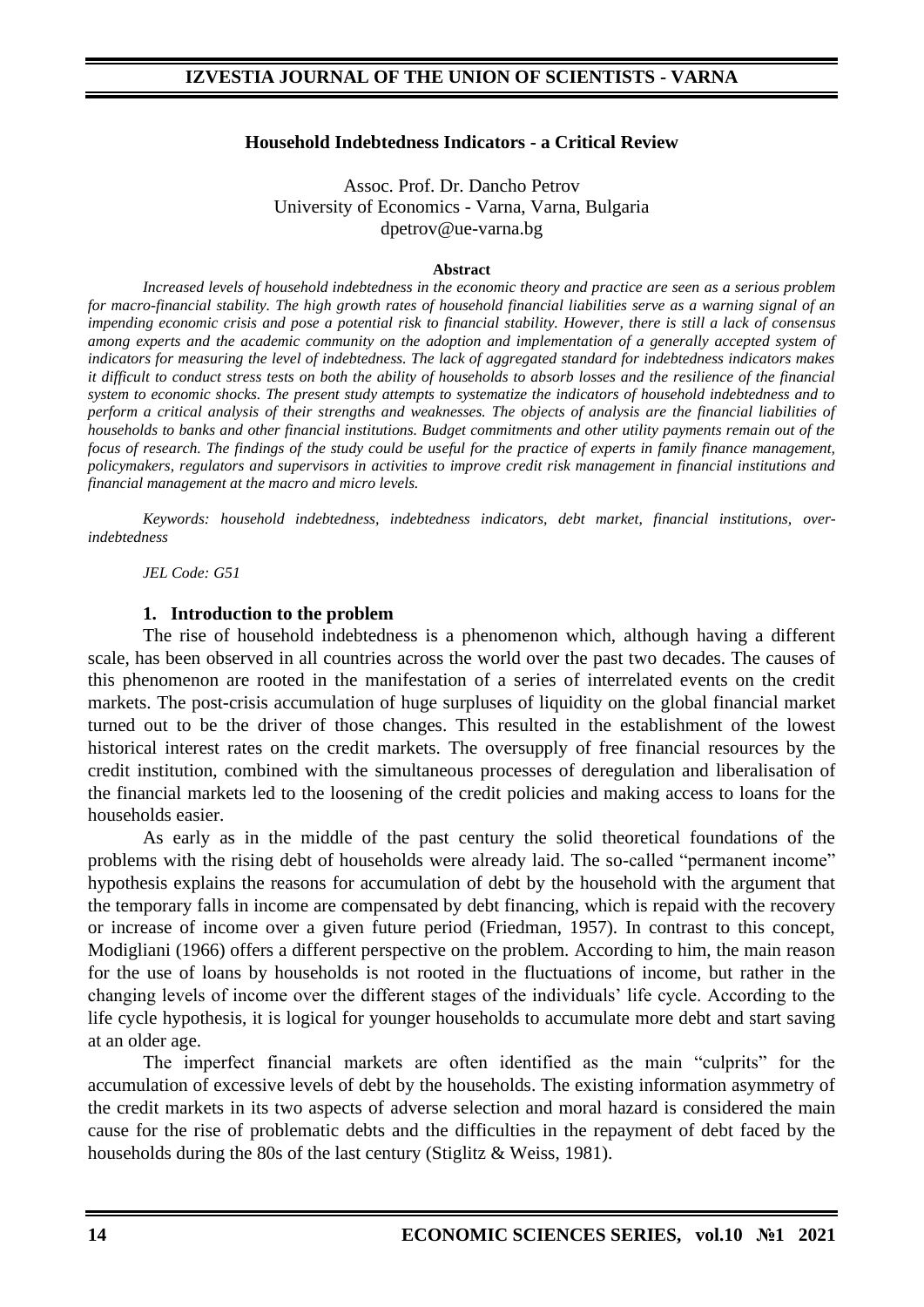During the first two decades of the 21st century an increasing attention has been paid on the impact of certain behavioural factors on the level of indebtedness of households, such as financial imprudence, the level of financial literacy and the (in)ability to manage family finances. Results from studies carried out in the USA show that the low level of financial literacy is widely spread and correlates with the over-indebtedness (Lusardi & Tufano, 2015; Gerardi et al., 2010). Anderloni & Vandone (2010) emphasise on certain emotional factors, such as excessive trust, impulsiveness in consumer choice, copying or imitation of social status, financial short-sightedness, etc., which result in irrational credit decisions.

It is often argued in the neoclassical economic literature that the increase of debt, particularly during post-crisis periods, has a positive impact on economic growth because it encourages consumption. This thesis, however, lacks sufficiently persuasive argumentation and empirical validation. For example, after the global financial crisis came to an end, a large part of US households accumulated debt that was considerably higher than the value of their assets as a result of the sharp decline in the market prices of properties. In his analysis of the causal relationship, Dynan (2012) came to the conclusion that the presence of household debt overhang leads to higher spending for servicing the debt, which, on the other hand, suppresses consumption and has an overall negative impact on economic development. This opinion is also supported by Yoshino and Gupta (2019), who believe that the household debt overhang leads to a decline in consumption, investment and economic growth.

Household debt overhang is an economic problem not just from the perspective of its negative impact on consumption, GDP growth and economic development. The accumulation of excessive debt by the households could lead to problems with the servicing of liabilities. According to Drehmann and Juselius (2014) the domination of high levels of household indebtedness could serve as an instrument to foresee a forthcoming crisis in the banking system. Furthermore, household over-indebtedness constitutes a real threat for the macro financial stability and has turned into a predictor of a forthcoming financial crisis, whereas the quantitative indicators can serve as a basis for estimating the severity of the forthcoming recession (Schularick and Taylor, 2012).

The economic shock caused by the persisting global Covid-19 pandemic has also had an adverse effect on household indebtedness. The pandemic has acquired the dimensions of a form of a test both of the level of financial sustainability and of the level of vulnerability of households in the context of the pandemic (Petrov et al. 2021). The pandemic caused a sudden and sharp decline in economic activity, which, on the other hand, resulted in dramatic job cuts in many industries and considerable loss of income for a major share of households (Naydenov, 2021).

#### **2. Systematization of the indebtedness indicators – overview of literature**

Constructing an adequate system of indicators for measuring household indebtedness turned out to be a difficult task. Disney et al. (2008) formulated three problematic aspects of measuring financial indebtedness. The first thing that hinders the practical application of the indicators is that their scope needs to extend to family or household level, rather than individual level. Secondly, certain indicators, such as bankruptcies and other extreme circumstances, could distort the general trend, because they have different legal consequences. Thirdly, there is certain overlapping between the different indicators.

In general, the indicators for measuring the level of indebtedness can be categorized into two groups - continuous and dichotomous (Keese, 2009; Chotewattanakul et al., 2019). The first group includes indicators that measure the rations between the level of debt and the income/value of assets of households. Traditionally, the most common indicators from this group are different variations of the "debt to asset ratio" and the "ratio of income to debt" indicators.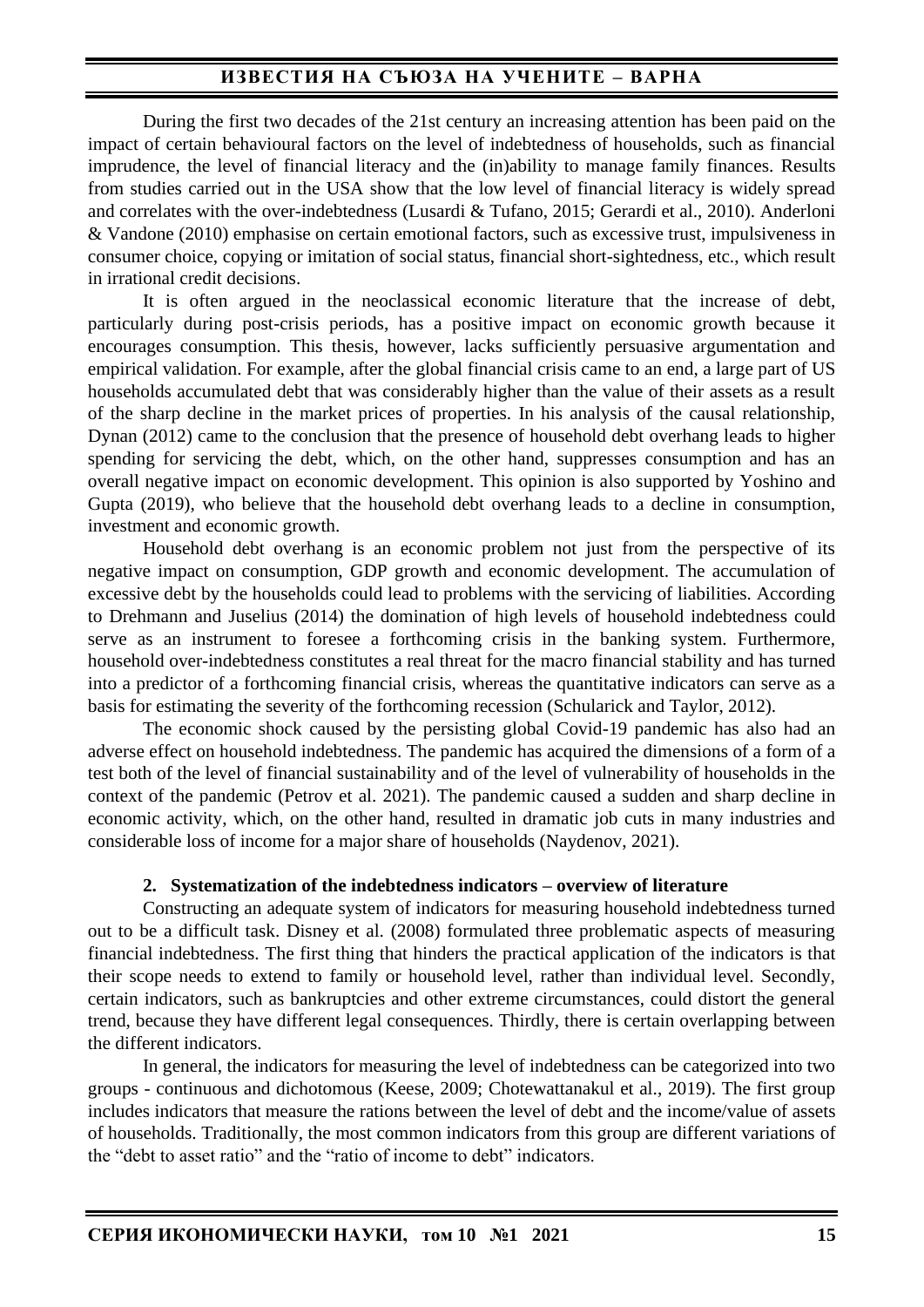As regards the second group of dichotomous indicators, they are used to identify the critical level of debt or the so-called condition of over-indebtedness. According to Haas (2006), this is a situation where, as a result of a reduction of the living standard, the household income turns out to be insufficient to meet the payment obligations over a long period of time. Such a definition could not be adopted without criticism. Greater specificity is needed with respect to the concept of "long period of time" and what should be understood by a reduction in the living standard. It is a known fact that putting the living standards in parameters cannot be generalised for the different countries or even the different region within a country. In an attempt to synchronise and summarise the different views of the national authorities in defining over-indebtedness, the following indicative criteria have been identified in a research performed by the European Commission (European Commission, 2010):

The adopted unit of measurement is household income;

• Indicators should cover all financial aspects of households: borrowing for housing purposes, consumer loans, utility bills, lease and mortgage payments, etc.;

• Over-indebtedness implies lack of possibility/inability to meet recurring expenses and, therefore, it should be seen as a structural rather than a temporary problem;

Lack of possibility to resolve the problem by additional borrowing;

• For a household to meet its commitments, it should significantly reduce its expenditure or find ways of increasing its income.

However, there continues to be a lack of a unified or generally accepted system of indicators measuring over-indebtedness (Chotewattanakul et al., 2019; Ntsalaze1 & Ikhide, 2016). The lack of consensus is the result of the fact that part of the indicators for over-indebtedness are of a subjective nature, while others claim greater objectiveness. On the one hand, subjective indicators are based on the households' individual perceptions on the severity of the debt paid (Anderloni & Vandone, 2008; D'Alessio & Iezzi, 2013). A research of household indebtedness in Chile came to the conclusion that the indicators for over-indebtedness based on the households' self-assessment of the severity of their debt are more informant than the indicators based on financial data (Cifuentes, & Martínez, 2020). However, some authors believe that indicators based on statistical data from households' financial statements and balance sheets are more reliable and objective metrics that can overcome the weaknesses of subjective approaches (Betti et al., 2007; Keese 2009; Gathergood, 2012).

One of the indicators that is most commonly applied – "debt service to income", measures the burden of the debt service payments and puts limits on repayments based on the total income, where exceeding those limits is considered to pose a significant burden on households. There are different opinions on the acceptable or limit values of this indicator. For instance the consultants from OXERA (2004) define a debt to income ratio of 50 %. Other studies recommend a benchmark of 30 % (D'Alessio and Lezzi, 2016). In the model suggested by Djoudad (2011), the DSR (debtservice ratio) indicator is used to identify the impact of changes in the macroeconomic conditions on households' vulnerability to shocks. The main idea is to use this indicator to evaluate how these changes influence the distribution of DSR over time. All things being equal, higher debt rates make households more vulnerable to any negative shock. In the discussed model, the impact of changes in the interest rates reflects on the repayment of interest and has no influence on the share of payments for the principal. This fact leads to the conclusion that when the actual burden of indebtedness is studied, the repayment of interest should be distinguished from the repayment of the principal.

Regarding debt in arrears, there is again no consensus on the specific acceptable limits and parameters. According to D'Alessio and Lezzi (2016), the values of this indicator shall be designed in a way that prevents them from covering accidental debt in arrears of up to 2 months. In addition to the duration of defaults, attention should be also paid to their frequency so that the accidental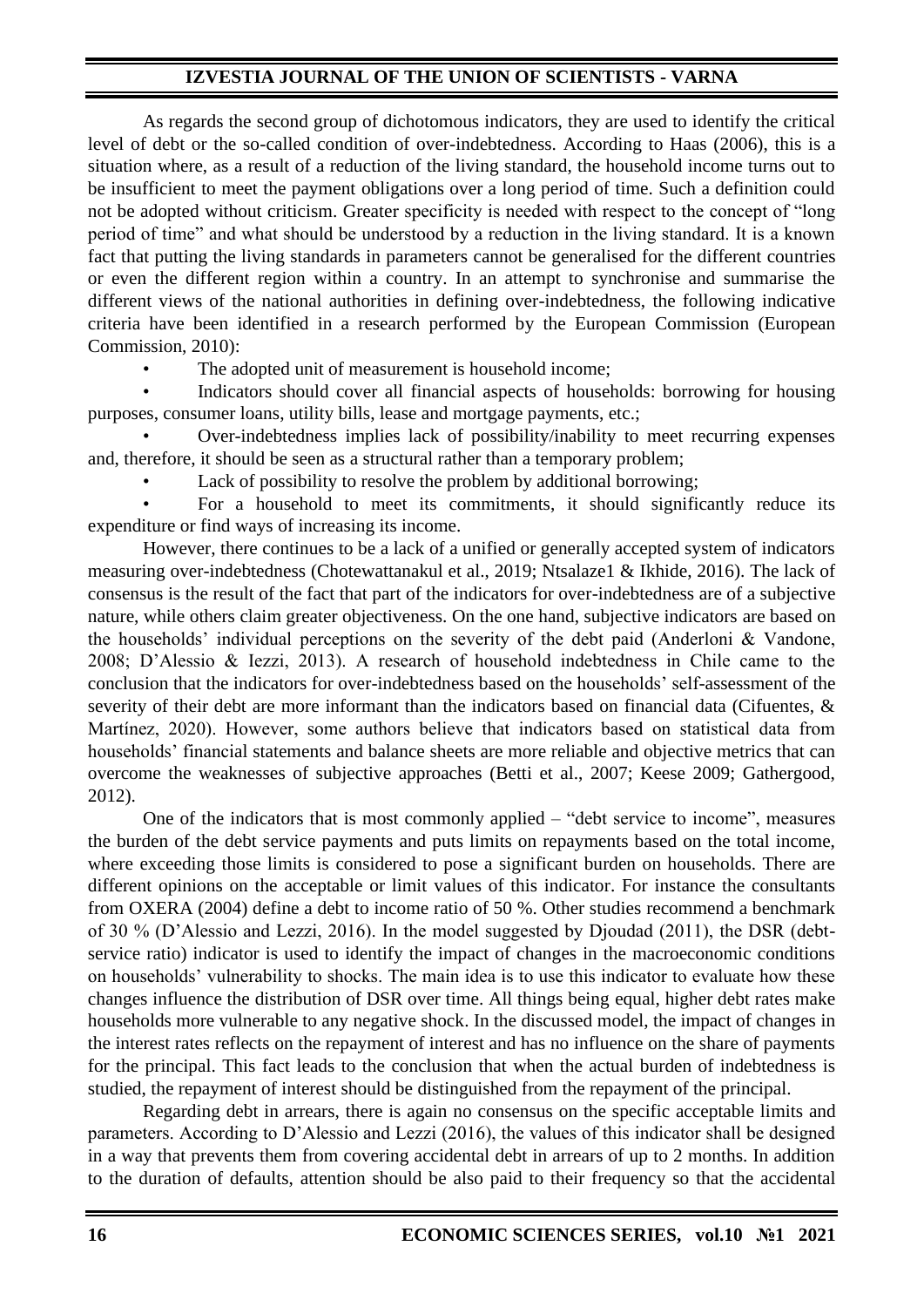defaults can be singled out from the systematic ones. Thus, the indicator for debt in arrears should only cover structural defaults related to debt service repayments on mortgages and consumer loans. At the same time, however, a different perspective for this indicator is suggested, based on which a default that happens more than once a year is an indication for problematic indebtedness (Davydoff et al., 2008; Russell et al., 2011).

Households where the expenditure for servicing debt are higher than the defined share of their monthly income can come to the condition described by Hood et al. (2018) as immediate servicing pressure. Difficulties in direct comparisons between the shares of loan servicing costs in the monthly income of households are explained by the specific characteristics and circumstances of different households. One of the most important circumstances of these is the presence of liquid assets in households, which could be used for repayment of the debt, if necessary (Del-Rio and Young, 2005). Considering these factors, the households that fall within the category with immediate servicing pressure are the ones that have had 2 or more cases of arrears on one or more loans, purchases on credit or utility bills (Hood et al., 2018). In certain rare cases, the default in repayment of debts could be a rational choice of the households, if it is related to a temporary benefit of deliberately holding on the payments or waiting for better conditions for refinancing the borrowings (Bridges and Disney, 2004). Even in such cases, however, arrears should be repaid over a relatively short period of time and there is no ground to reject the general assumption that there is immediate servicing pressure.

In contrast to the indicators that signal for the presence of temporary pressure in the repayment of debts, the concept of "repayment pressure" indicates medium-term or long-term perspective of the difficulties to repay the debt. For households who have immediate servicing pressure it is important to foresee whether these problems will persist in the future. The prospective analysis can be developed in different aspects. One of the possible aspects is related to the expected future increase in the household's current expenses. Another possible aspect for the analysis focuses on the structure of debt, for instance if the burden of payments is expected to decline over time. The second aspect is related to problems of social and psychological nature that could arise with the mental health of individuals that are mentally burdened and stressed by perceived or actual difficulties in repayment their debts, even if these debts could be properly managed and serviced (Gathergood and Guttman-Kenney, 2016).

An indicator for measurement of "repayment pressure" is the ratio between the amount of unpaid debt and current income. Whether repayment of debt will become a severe burden depends on the analysis of the ratio of future income and future service repayments. Future service repayments on loans are largely foreseeable, especially in the case of loans with a fixed interest rate, and also for loans with variable interest rate under normal market conditions. The identification of households' expected future income requires more complex calculations and involves diverse hypotheses and scenarios. These are more difficult to predict, since unexpected events are possible that could adversely impact the income generated. A more precise measurement unit of "repayment pressure" in the medium-term and long-term is the indicator, based on which there is "repayment pressure" if the total amount of future payments on the debt exceeds the value of the financial assets owned plus 20% of the average annual income for the next five years (Hood et al., 2018).

#### **3. A critical review on the indebtedness indicators**

#### *3.1. The indebtedness indicators through the prism of the well-being of households*

The practical applicability of the analysed indicators for indebtedness is faced with a number of issues of different nature. The group of indicators reflecting the ratio of current debt service payments to income received suggests a relatively simple and easily understandable method to measure indebtedness. At the same time, however, these indicators provide just a one-sided notion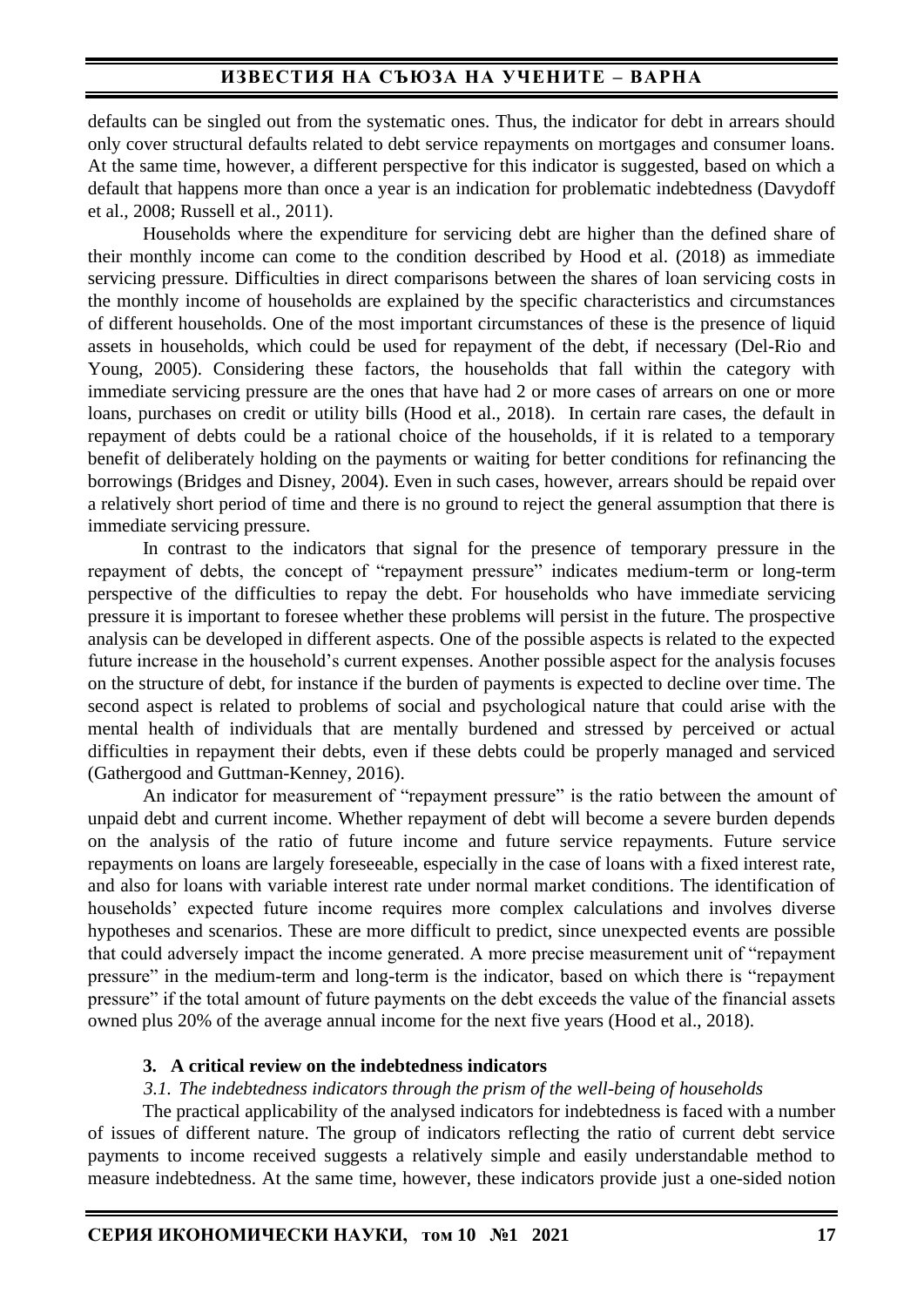of the level of indebtedness, which is only linked to the current income of households. In addition to income, the level of households' overall well-being – liquid financial assets, real estate properties and other assets owned also plays an important role in the process of evaluation of household indebtedness. There are, however, a number of drawbacks in the application of this approach. For example, it is not clear whether the increase of borrowed funds, which reflects on the payments/income indicator, is observed among households who actually can afford this. The debt could actually increase with respect to income without necessarily leading to exacerbation of the problems with the management of liabilities. Because the debt/income factor ignores households' assets, this turns out to be a barrier to determining the households' capability to repay their debts. In general, households that own financial assets could take higher levels of debt, if the market value of the assets they own significantly exceeds the amount of the debt. There are no relevant grounds to categorise such households to the problematic ones, although, if we blindly follow the values of this indicator, they would fall precisely in this category.

The hypotheses that households could use their financial assets to repay part of or all of their debts is completely realistic, because in this case there is an opportunity for proportional reduction of the costs associated with the servicing of debts. It can be assumed that households that own liquid financial assets will benefit from the possibility to liquidate them in order to repay their liabilities in the case of unforeseen events or force majeure circumstances. On the other hand, this allows us to identify a different version of the traditional indicator for debt burden by reducing the total payments on borrowings by the amount equivalent to the ratio between the outstanding debt and the value of financial assets. It also needs to be noted that when households sell their assets, they deprive themselves of the alternative to generate current income from those assets (such as interest, dividends, rent, etc.), which results in a decrease in their disposable income by the amount of the expected income generated from the assets sold.

Households that own real assets, such as real estate property, should be treated differently and their level of indebtedness needs to be evaluated by using a different approach. A critical aspect in this regard is the level of liquidity of this type of property, because real estate properties are far from the category of highly liquid assets. In general, the availability of assets could allow access to new borrowings for households burdened with severe indebtedness. Under normal conditions of the credit market, financing by new borrowing could help households manage their debt and successfully cope during periods of declines in income caused by crises.

Based on the critical analysis, indebtedness should not be presumably considered a sign for financial problems. The predominant parts of households that resort to borrowings actually have higher levels of income and well-being as compared to those with no credit liabilities. A possible explanation of this fact may be that indebted households have regular income and usually use loans for purchasing new housing, which serves as an asset that is suitable for securing the debt and, in some cases, it plays the role of a source of additional income. On the other hand, households under financial pressure apply for loans relatively less often, even if this is the result of the fact that banks carefully select their potential risk borrowers and therefore they have a small chance of receiving the financing they apply for. The most vulnerable households that do not have financial reserves or buffers to cope with unforeseen costs usually do not have liabilities towards banks. In these circumstances, a situation of more severe indebtedness is likely to occur among certain households, mainly buyers of first housing, who could have difficulties servicing their borrowings.

## *3.2. Disposable income and the burden of debt*

The indicator that accounts for households' disposable income after payment of all debt has the considerable advantage of being comparable to a generally accepted metric, such as the poverty line. The interpretation of the terms "disposable income" and "poverty line", on the other hand,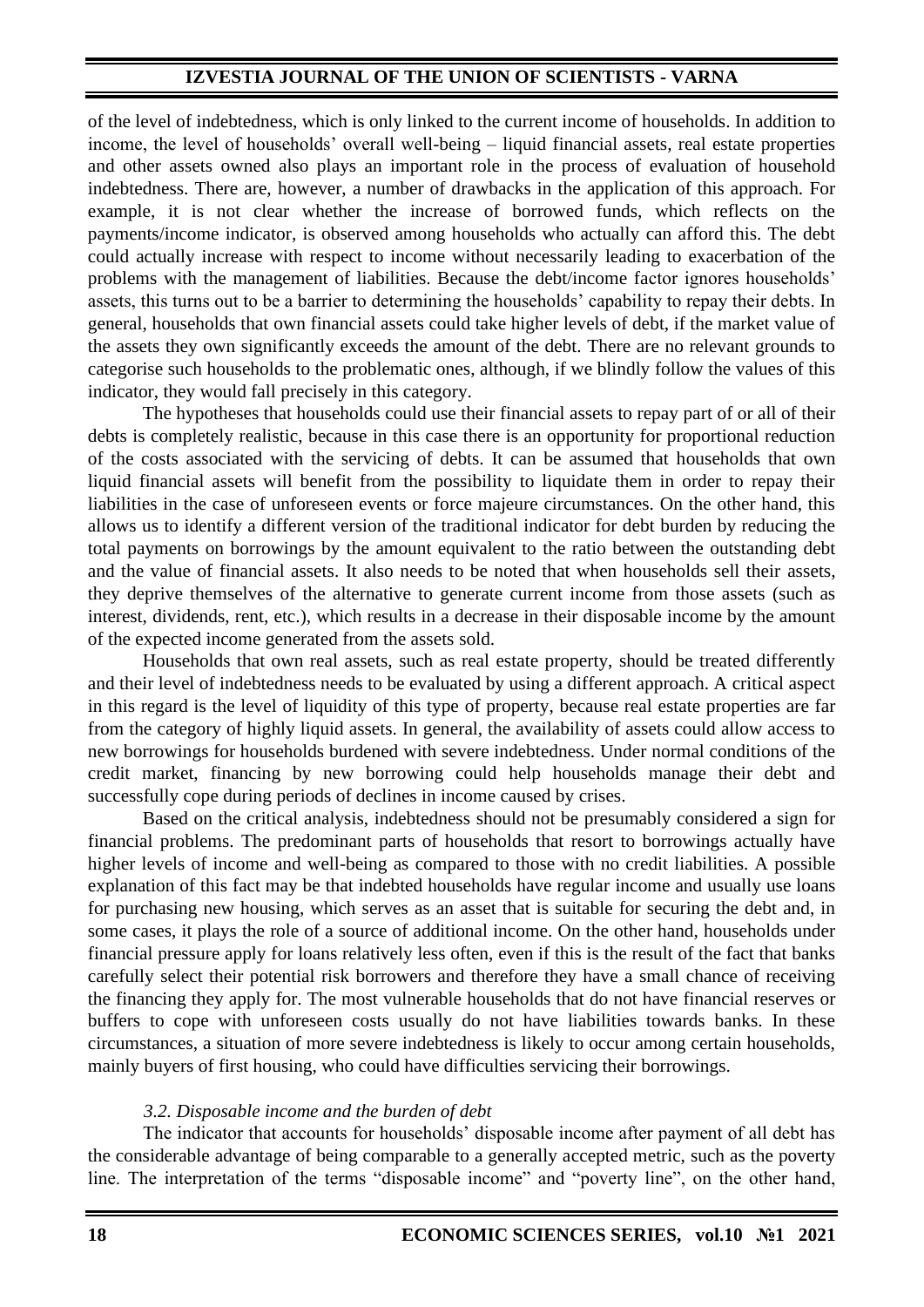depends on the definitions of poverty and the specifics of the legal framework in the different countries. A term taken from investment banking, such as "financial margin", could be used as a measure of the different capability of households to repay their debts. This is a measurement of the households' disposable buffer in absolute units after servicing the liabilities for debts and the costs of living. Households with a margin below zero could have difficulty surviving and therefore are threatened by the risk of not being able to service their borrowings. Focusing only on households that are currently unable to service their borrowings could leave out those that are still regularly servicing their borrowings, but are faced with difficulties and have become vulnerable to external shocks, such as increase in the market interest rates or temporary loss of income.

In order to define the value of the indicator that defines households as over-indebted when their income is below the poverty line, a certain adjustment is necessary. For this purpose, a modified version of the equivalence scale can be applied, when the total sum of the current liabilities of households place them below the poverty line. The application of this approach requires adjustment of the values of this indicator by different factors that reflect the differentiated "contribution" or, more precisely, "burden" of each individual member of the household.

The indicator based on the number of borrowings utilised also has a number of drawbacks, since it may fail to reliably account for conditions of debt burden or severe indebtedness. The number of liabilities does not always correctly reflect the level of indebtedness, particularly when there are more borrowings of smaller amount, which do not necessarily involve difficulties in their servicing. Moreover, defaults under borrowings of small amounts do not directly imply a state of over-indebtedness. Over the past decades the values of this indicator could not provide unequivocal results, since the technological progress and evolution of credit facilities in modern times have left their footprint. In particular, this is related to the expansion of credit facilities in the context of digitalisation and the increasing use of credit cards, contracts for overdrafts, purchasing goods and services based on instalment payment plans, etc., which could make any reference value of this indicator inapplicable. Regarding the connection of this indicator with the assessment of the borrower's risk profile and its creditworthiness, the solution of this problem has long been discovered. By the access to the Central Credit Register, financial institutions can find information about the presence or lack of risk behaviour of certain households immediately and in real time. The history of their liabilities to credit institutions can be traced back in time, which would help overcome unpleasant surprises and allows credit experts take the right decisions and, where necessary, adequate and timely measures.

## *3.3. Strengths and weaknesses of surveys*

Considering the difficulties and limitations in the use of most quantitative indicators, the consumer direct survey method could prove to be an appropriate one. Surveys can be used to identify the level of indebtedness as a ratio between the total sum of current liabilities and the residual income of households. Such surveys could also cover the level of indebtedness based on the "number of current borrowings repaid" indicator. The research focus when surveying borrowers should emphasise on the subjective perceptions of individuals from the households of whether they face difficulties in servicing their liabilities. The relevance of such surveys is confirmed by the study performed by a cross-comparative analysis of over-indebtedness in EU member states, the results of which show that no significant variations are observed in the different countries with respect to a relatively considerable group of respondents (Betti et al., 2007). This approach also has certain shortcomings due to the inevitable presence of the subjective element in surveys, which is the result of the existing differences in the interpretations and perceptions of respondents on the presence of economic pressure or difficulties in the repayment of liabilities. A problem with surveying that deserves a more in-depth analysis is the ability of the indicators to identify over-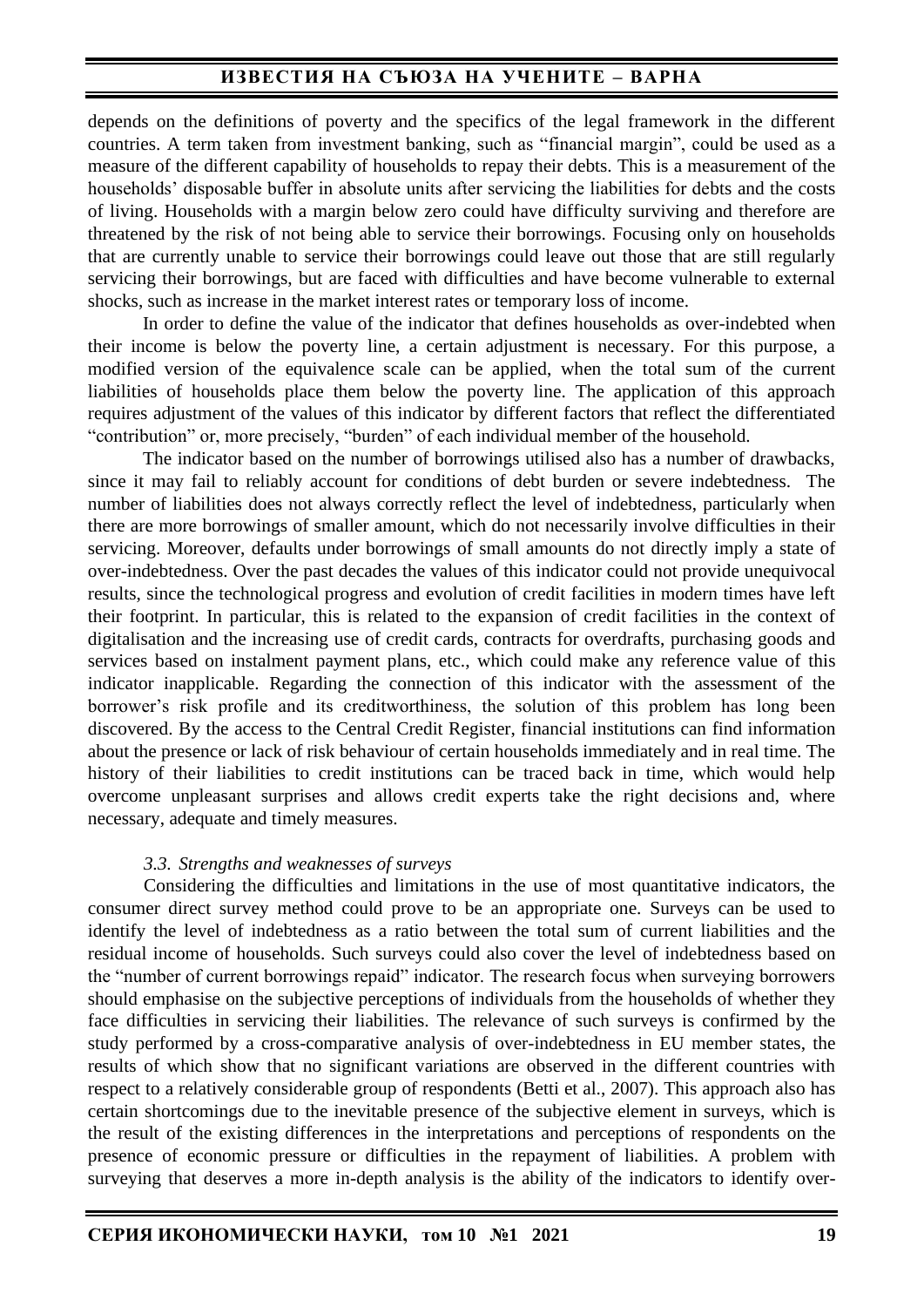indebtedness. This predetermines the need to analyse how the indicators have been constructed, how their benchmark values have been selected and to what extent respondents are prone to covering difficulties in the repayment of their borrowings they have experienced. It should also be noted that the overall level of economic challenges could be identified as excessive indebtedness as a result of other factors. It is realistic to assume that over-indebted households would define themselves as being exposed to pressure. Such a hypothesis does not always reflect the actual level of indebtedness. In contrast to logic, households that declare being under economic pressure, may actually fall outside the group of over-indebted households. This means that over-indebtedness is not the only factor that predetermines the feeling of financial difficulties and pressure.

To continue the discussion about subjectivity in the respondents' self-assessment, it is reasonable to compare the predictive capability of over-indebtedness indicators to an empirically defined benchmark indicating the objective presence or lack of the analysed phenomenon or condition. In the presence of such a standard, the performance of each indicator is assessed based on its sensitivity and specifics. Using a subjective measurement of economic pressure, based on the discussed limitations, is a quite imperfect standard for assessing over-indebtedness. A popular example illustrating this hypothesis are the possible respondents' answers to the question "Are you healthy?" based on their actual health status. If the answer to that question is positive, there are two possibilities: first one – "corresponding to the actual condition" and second one – "not corresponding to the actual condition". If the answer to the question is negative, the same two possibilities are present: "corresponding to the actual condition" and "not corresponding to the actual condition" (D'Alessio and Iezzi, 2013). An analogical approach could be applied to the selfassessment in surveys about the feeling of credit burden and actual indebtedness.

### **Conclusion**

Each individual indicator, to a greater or lesser extent, plays the role of a register of the level of indebtedness, rather than identifying the causes of problems with debt repayment and the resulting outcomes. On the other hand, the disparate indicators give light to different aspects of the "indebtedness" phenomenon, which is why each of them provides valuable information. However, none of them is superior to the others, nor is it perfect or self-sufficient. The variety of indicators and their heterogeneous nature cover the debt problems of different types of households at different stages of their life cycle. The challenge is to find an appropriate set of selected indicators that can accurately determine the share of households faced with difficulties in meeting their liabilities. Such a group of indicators should be capable of operating under objective limitations in the available data. The overview of literature and theoretical analysis of the strengths and weaknesses of the various indicators showed that probably the most appropriate method is the direct survey with questionnaire, which is relied upon to reveal whether the respondents are faced with difficulties in repaying their debts. Like any subjective metric, direct survey is not free of drawbacks from a methodological perspective. Certain deviations from the actual results can be expected, which are the result of the tendency to cover information about defaulting by the affected persons when direct surveys are used. The most serious weakness of surveys turns out to be the possible different interpretations and perceptions of the individuals with respect to concepts like "severe burden", which may vary both within a country (or individual economic regions in the country) and, to a greater extent, between households from different countries.

The presentation of objective indicators could be adjusted by changes in the reference values. The higher a given reference value, the higher the percentage of indebted households that declare being under economic pressure. This effect could also result in reduction of the percentage of households that fall within the category of over-indebted. This suggests that a common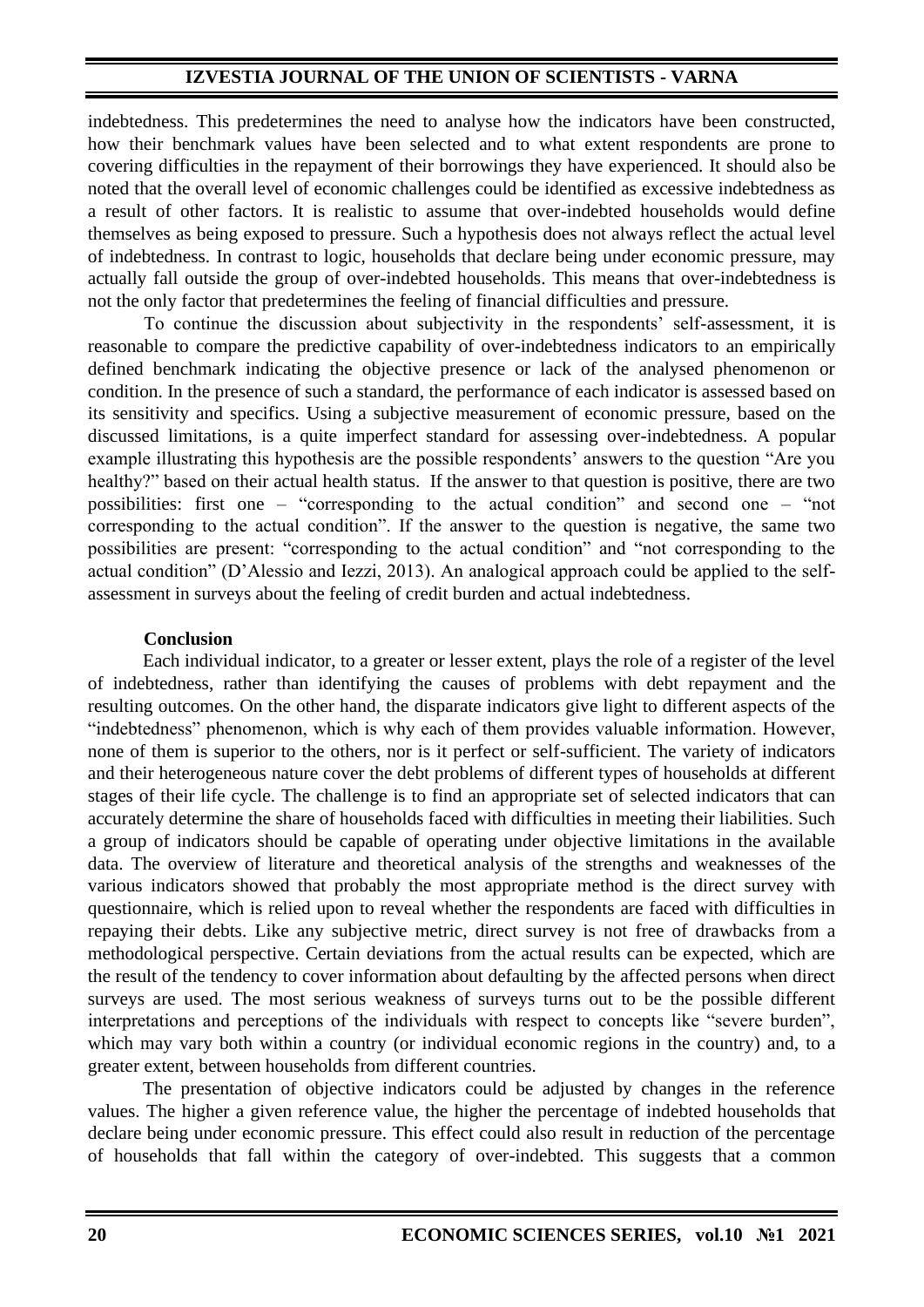intersection cross point should be searched for, which could maximise, to a certain extent, the statistical link between the indebtedness indicator and the shortcomings of the benchmark values.

### **Acknowledgement**

The present scientific work is funded under Project NPI 38/2019

### **References**

- 1. Anderloni, L. & Vandone, D. (2011) Risk of overindebtedness and behavioural factors, In: Risk tolerance in financial decision making, Palgrave Macmillan, London, pp. 113-132.
- 2. Betti G., N. Dourmashkin, M. Rossi, Y. P. Yin (2007) Consumer over-indebtedness in the EU: measurement and characteristics, Journal of Economic Studies, Vol. 34 Issue 2, pp. 136 - 156.
- 3. Bridges, S. and Disney, R. (2004) Use of credit and arrears on debt among low-income families in the United Kingdom, Fiscal Studies, 25, pp. 1–25.
- 4. Chotewattanakul, P., Sharpe, K., Chand, S. (2019) The Drivers of Household Indebtedness: Evidence from Thailand, Southeast Asian Journal of Economics 7(1), January-June, pp. 1-40.
- 5. Cifuentes, R. & Martínez, F. (2020) Over-indebtedness in Households: Measurement and Determinants, Working Papers of the Central Bank of Chile, N 869.
- 6. D'Alessio, G. and Iezzi, S. (2013) Household Over-indebtedness, Definition and Measurement with Italian Data, Bank of Italy Occasional Paper No. 149.
- 7. D'Alessio, G. and Iezzi, S. (2016) Over-indebtedness in Italy: how widespread and persistent is it? Bank of Italy Occasional Paper Questioni di Economia e Finanza, No. 319.
- 8. Davydoff, D., Naacke, G., Dessart, E., Jentzsch, N., Figueira, F. et al. (2008) Towards a Common Operational European Definition of Over-indebtedness. CEPSOEE-PFRC, Brussels.
- 9. Del-Rio, A. and Young, G. (2005) The impact of unsecured debt on financial distress among British households, Bank of England, Working Paper 262.
- 10. Disney, R., Bridges, S., Gathergood, J. (2008) Drivers of Over-Indebtedness, Report to the Department of Business, Enterprise and Regulatory Reform, Center for Policy Evaluation, University of Nottingham.
- 11. Djoudad, R. (2011) A Framework to Assess Vulnerabilities Arising from Household Indebtedness Using Microdata. IFC Bulletins chapters, in: Bank for International Settlements (ed.), Proceedings of the IFC Conference on "Initiatives to address data gaps revealed by the financial crisis", Basel, 25-26 August 2010, volume 34, 151-168.
- 12. Drehmann, M. and Juselius, M. (2014) Evaluating Early Warning Indicators of Banking Crises: Satisfying Policy Requirements. International Journal of Forecasting, 30(3), pp. 759–780.
- 13. Dynan, K. (2012) Is a Household Debt Overhang Holding Back Consumption, Brookings Papers on Economic Activity, Economic Studies Program, The Brookings Institution, vol. 43(1), pp. 299-362.
- 14. European Commission (2010) Over-indebtedness: New evidence from the EU-SILC special module, Research note 4/2010.
- 15. Friedman, M. (1957) The permanent income hypothesis. In A Theory of the Consumption Function, 20-37. Princeton University Press.
- 16. Gathergood, J. and Guttman-Kenney, B. (2016) Can We Predict which Consumer Credit Users Will Suffer Financial Distress?, Occasional Paper 20, Financial Conduct Authority.
- 17. Gerardi, K., Goette, L. & Meier, S. (2010) Financial Literacy and Subprime Mortgage Delinquency: Evidence from a Survey Matched to Administrative Data, Federal Reserve Bank of Atlanta Working Paper 2010-10.
- 18. Haas O. J. (2006) Over-indebtedness in Germany, Employment Section, Social Finance Program Working Paper No. 44, International Labour Office: Geneva.